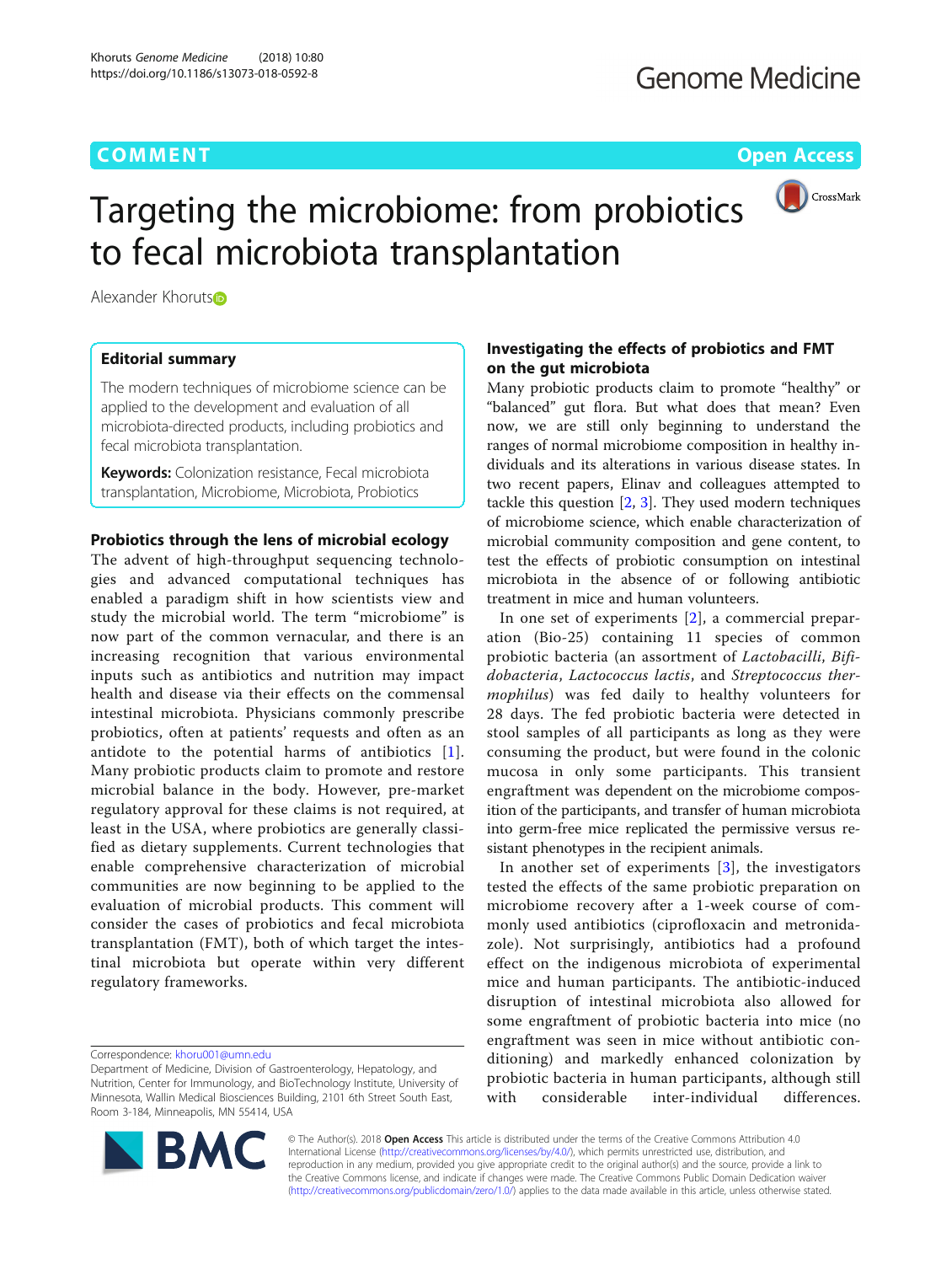Administration of probiotics delayed microbiome recovery to a pre-antibiotic state in both mice and humans. In contrast, administration of autologous FMT accelerated microbiome recovery to pre-antibiotic state.

The effects of antibiotic-induced microbiota disturbance were also evident in the functional potential of the microbiota and mucosal host gene expression. Probiotics delayed normalization, whereas autologous FMTs accelerated normalization. One of the functions of the indigenous microbiota that was disrupted by antibiotics and delayed in recovery by probiotics was secondary bile acid metabolism, which plays an important role in protection against Clostridium difficile infection, a common complication of antibiotic therapies [\[4](#page-2-0)].

## Therapeutic targeting of the microbiome

The notion of "good microbes" that may benefit host health originated in the early twentieth century when live microbes contained in fermented foods were thought to mitigate the postulated toxic effects of the commensal gut flora [[5\]](#page-2-0). Early use of the term "probiotics" in the 1970s was linked to the concept of promoting "intestinal microbial balance," even though it was unclear how such "balance" was to be measured. Since then, interest in probiotics has grown substantially. The most widely accepted scientific definition of probiotics is from the 2001 Expert Consultation for the Food and Agriculture Organization (FAO) of the United Nations and the World Health Organization (WHO), which states that probiotics are "live microorganisms which when administered in adequate amounts confer a health benefit on the host." Multiple mechanisms have been described using in vitro and animal models for how probiotics may mediate such beneficial effects, including direct inhibition of pathogens or their products, mucosal immunomodulation, enhanced gut barrier function, and others. However, despite promising pre-clinical data, strong evidence for benefit in treatment of any disease condition in humans has not yet been established.

FMT in Western medicine also has its roots dating back to the introduction of antibiotics [[6\]](#page-2-0). However, it has come to be widely used only relatively recently as a therapeutic strategy to repair the microbiota in patients with recurrent Clostridium difficile infection. The intestinal microbiota of these patients sustains severe damage from multiple rounds of antibiotic treatment. Transferring the entire donor microbiota inoculum achieves a donor-like microbiota composition with normalization of its functionality [[7\]](#page-2-0). This approach recognizes microbiota as a complex unit and uses an organ or tissue "transplant" therapeutic paradigm.

The methodology for separating microbiota from stool and its cryopreservation allows for rigorous selection of

donors and testing for blood and enteric pathogens [\[8](#page-2-0)]. The same methodology can also be used for autologous FMT where a patient's own microbiota can be saved prior to its disruption and re-introduction later to recover the pre-treatment microbiota composition. Such autologous FMT was tested recently by Taur and colleagues [[9\]](#page-2-0) against a placebo in patients undergoing allogeneic hematopoietic stem cell transplantation, a treatment associated with severe gut damage, suppression of the immune system, and heavy exposure to antibiotics. Not surprisingly, autologous FMT, but not the placebo, was associated with an increase in microbial diversity and re-establishment of pre-antibiotic microbiota composition. Although the clinical trial is still in progress, it is hoped that prompt recovery of the normal microbiota functionality will translate into fewer bloodstream and enteric infections and mitigate the potential for development of graft-versus-host disease.

# Drug versus dietary supplement versus transplant

The FAO/WHO Working Group on probiotics produced guidelines for potential regulators of these products. These guidelines recognized that live probiotic microbes could have deleterious effects in some patients, especially those with a compromised immune system; their effects may be strain-dependent; labeling should include expected numbers of live microorganisms at the time of product expiration; and large, randomized, placebo-controlled clinical trials should be conducted for products intended to treat disease conditions. Only the last point is reflected in the current laws in the USA where any agent that treats, mitigates, prevents, or cures a disease is classified as a drug and needs to be validated by well-executed clinical trials. It is not surprising, therefore, that most clinical trials with probiotics are low quality and consequently the numerous meta-analyses remain contradictory or inconclusive. Thus, there is scant evidence on the effects of the currently available probiotic products, which given their common use need more rigorous investigations. Furthermore, in a recent systematic review [\[10](#page-2-0)], only a meager 2% of randomized clinical trials with probiotics adequately reported key safety components. The problem is further compounded by the multitude of preparations, lot-to-lot variability, and labeling inconsistencies [[11](#page-2-0)].

In contrast, despite its name, FMT is classified as a drug in the USA. This is the case even for autologous FMT. Currently, treatment of C. difficile infection that cannot be cured with antibiotics can be treated with FMT under the FDA enforcement discretion policy without agency approval. However, this is a temporary policy until an effective drug product is approved to fill the unmet need. It remains to be seen whether such a drug product will be a defined microbial product or an